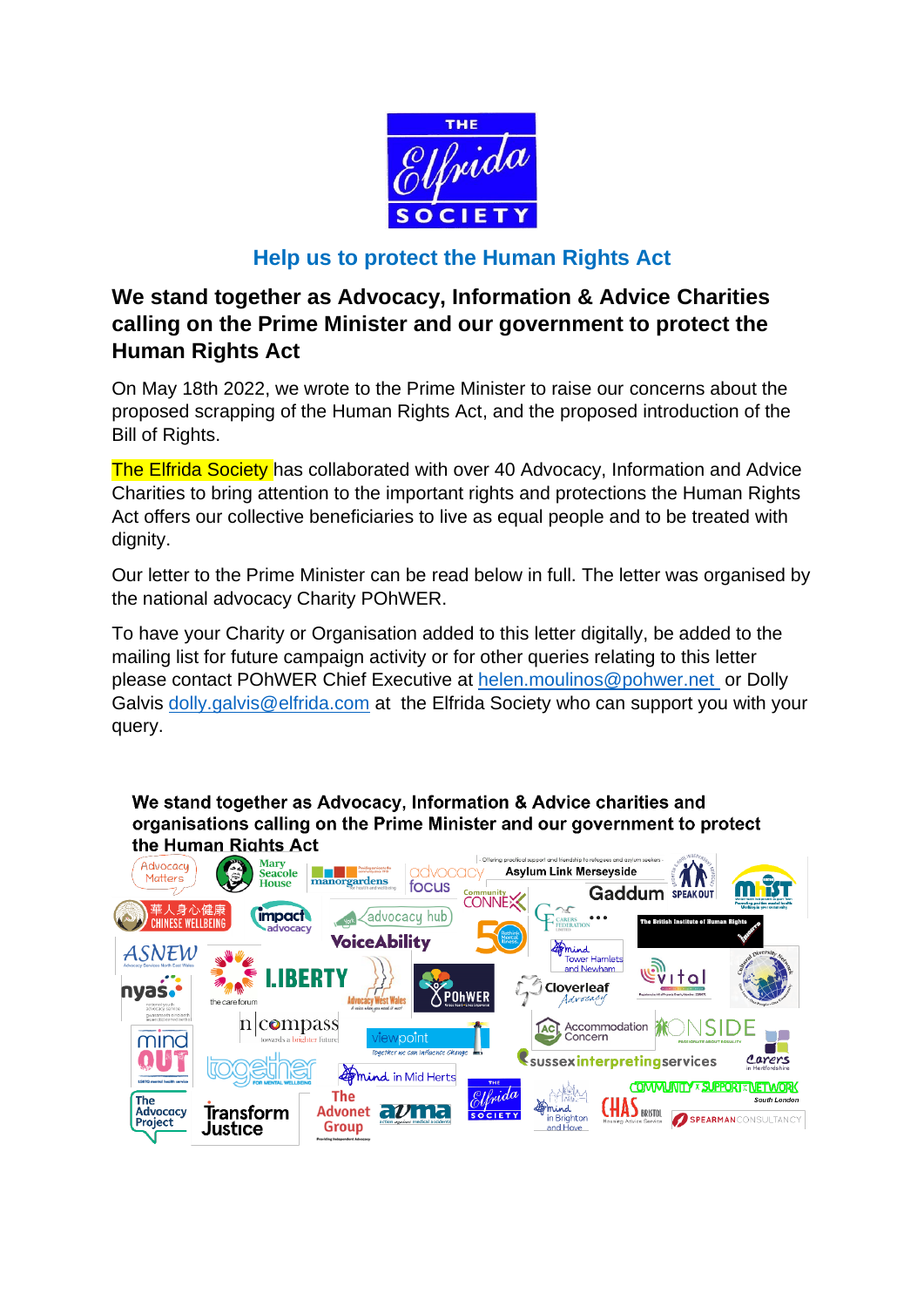The Rt Hon Boris Johnson MP Prime Minister 10 Downing Street, Westminster, London SW1A 2AA

May 18, 2022

Dear Prime Minister,

## **Human Rights Act & Proposed Bill of Rights**

We the undersigned represent Charities and organisations who have supported millions of people to have their rights upheld and voices heard through advocacy, information, and advice since the Human Rights Act was introduced.

The UK has and continues to be a leader in the development and contributor of human rights law over the last hundred years. Since joining the European Convention on Human Rights (the Convention) we have been bound to comply with its provisions. The Human Rights Act brought rights home and created an important obligation for public authorities to comply with ECHR.

The Human Rights Act commits public authorities to comply with the European Convention of Human Rights in their policies, procedures and decision making. As advocates we see the positive impact Human Rights Act has had on the people we support through our charitable work.

Without the Human Rights Act, the modern advocacy profession might not exist with the same powerful impact or independent scrutiny. The Human Rights Act is at the epi-centre of a framework of rights and entitlements complemented by the Equality Act, Care Act, Deprivation of Liberty Safeguards, Liberty Protection Safeguards, Mental Health Act, Mental Capacity Act, related legislation in the devolved nations and Safeguarding.

Thanks to the Human Rights Act as advocates, we are able to independently challenge public authorities that support us in our everyday lives.

We help people to live as equal people through the cases we manage to have their human rights upheld in public services.

Advocacy is one of the many ways in which people can be supported and empowered to uphold their rights and entitlements, be provided with choices and options, and safeguarded from harm and abuse. An advocate can help a person to:

- speak up for themselves or give their views
- understand the process they are going through, their rights and what choices are available to them
- be part of an important decision which is being made about them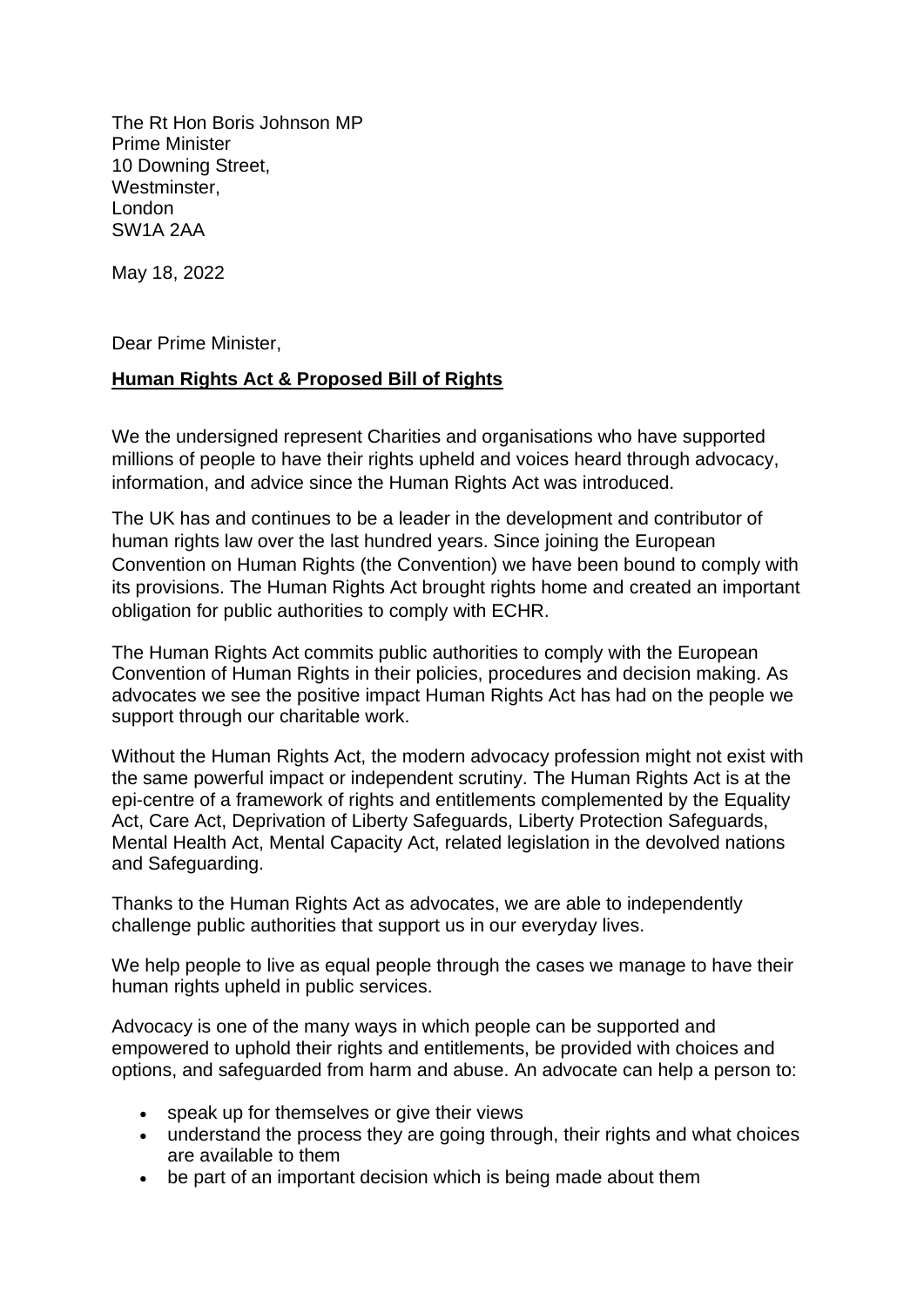- prepare for and take part in meetings and tribunals
- raise queries or concerns
- access information in the format which is most suitable
- access services that can support them

Advocates can also provide information and signpost people to other helpful services. Our intervention often means people do not need to access justice through the courts or legal pathway as our intervention empowers people and protects their human rights.

The current laws protect everyone in the UK no matter who they are or what their own situation may be. The proposed reforms would significantly reduce the legal responsibilities the Government currently has towards us and diminish mechanisms for our collective Charity beneficiaries to hold public services accountable and to be treated as equal people.

The proposed Bill of Rights would offer opt-outs to public authorities to pick and choose whose rights they supported and if/when they supported those rights. Many of the people we support are socially excluded, vulnerable and/or marginalised.

To focus this consultation on just a few minor legal technicalities and procedural nuances is diminishing the wider role the HRA 1998 plays to support people in everyday life and enable them to live as dignified people. Without HRA 1998, there would be no clear rulebook to govern expectations of conduct when dealing with public services such as Statutory Bodies, Local Authority, Prisons, NHS, DWP, Immigration, Housing and Coroner Service.

We believe the changes proposed are detrimental to our beneficiaries and would remove independent scrutiny of public services and the important role of advocacy.

We are calling on a wider study and equality impact assessment to understand the realities on the wider UK population, requesting for a meeting to share case studies and evidence on how HRA benefits the people we support every day through public authority independent scrutiny and mitigates often wider escalations in the legal process. Scrapping HRA would be detrimental to our beneficiaries, public authorities and wreak havoc with framework of other intersecting rights laws and codes of practices.

Our society remains unfair and unequal – the millions of people who sought support through our Charities should serve as significant reminder that the Human Rights Act 1998 and other protection laws are not currently being necessarily always upheld by local and central government bodies. Independent scrutiny, challenge, and freedom for people to empower themselves is a fundamental part of our society and democracy.

Yours sincerely,

Helen Moulinos, Chief Executive, POhWER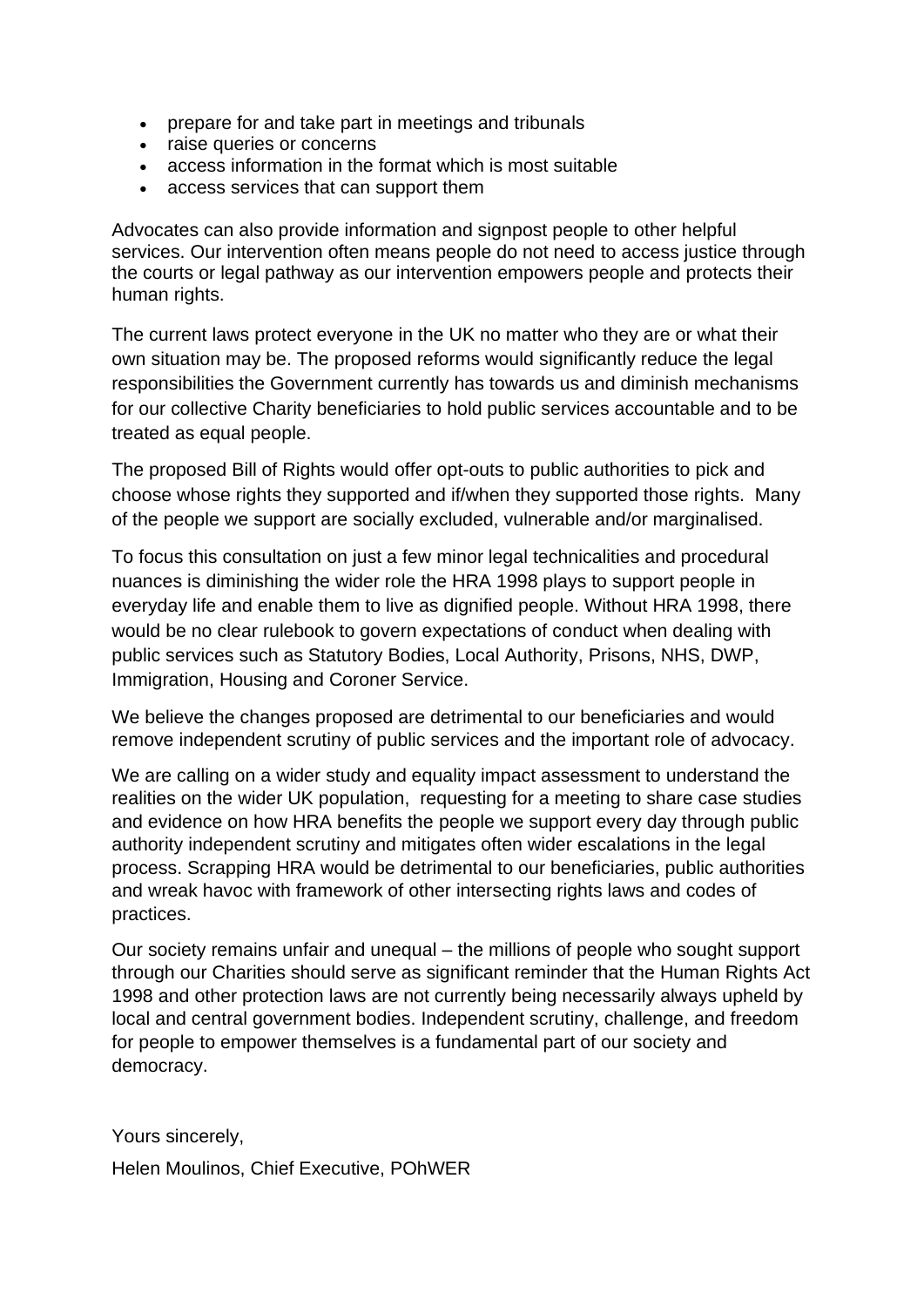Jo Moore, CEO, Accommodation Concern Peter Walsh, Chief Executive, Action against Medical Accidents (AvMA) Mr Abe Ncube, Advocacy 1<sup>st</sup>, Community Connex Leanne Hignett, Service Delivery Director, Advocacy Focus Elssa Keegan, CEO, Advocacy Matters Judith Davey, Chief Executive Officer, The Advocacy Project Sabrina Solomon, Head of Service Delivery, The Advocacy Project Ian Maxey, Deputy Head of Service Delivery, The Advocacy Project Natasha Fox, CEO, Advocacy West Wales-Eiriolaeth Gorllewin Cymru Philip Bramson, Chief Executive, Advonet Ewan Roberts, Centre Manager, Asylum Link Merseyside Sr Ruth Miller, Volunteer, Asylum Link Merseyside Theresa Mawson, Volunteer, Asylum Link Merseyside Kevin Keech, Volunteer, Asylum Link Merseyside Bridie Sharkey, Trustee, Asylum Link Merseyside Kacey Jones, Volunteer, Asylum Link Merseyside Peter Simm, Volunteer, Asylum Link Merseyside Ged Edwards, Volunteer, Asylum Link Merseyside Gareth Hankinson, Staff, Asylum Link Merseyside Steve Hawkins, Trustee, Asylum Link Merseyside Mike Storry, Volunteer, Asylum Link Merseyside Dr Paula Grey, Trustee, Asylum Link Merseyside Shahzad Wilson Mukerjee, Volunteer, Asylum Link Merseyside Hilary Hopkin, Volunteer, Asylum Link Merseyside Jannatul Chowdhury, Staff, Asylum Link Merseyside Chris Vick, Service Director, Advocacy Services for North East Wales (ASNEW) Emily Barratt, Deputy Director, Brighton and Hove Speak Out Chris Mounsher, Advocate, Brighton and Hove Speak Out Emma Lopez, Engagement officer, Brighton and Hove Speak Out Jeanette Goodman, Advocacy Team Leader, Brighton and Hove Speak Out Sarah Coombes, Volunteer Coordinator, Brighton and Hove Speak Out Sanchita Hosali, CEO, British Institute of Human Rights Philip Kerr, Carers Federation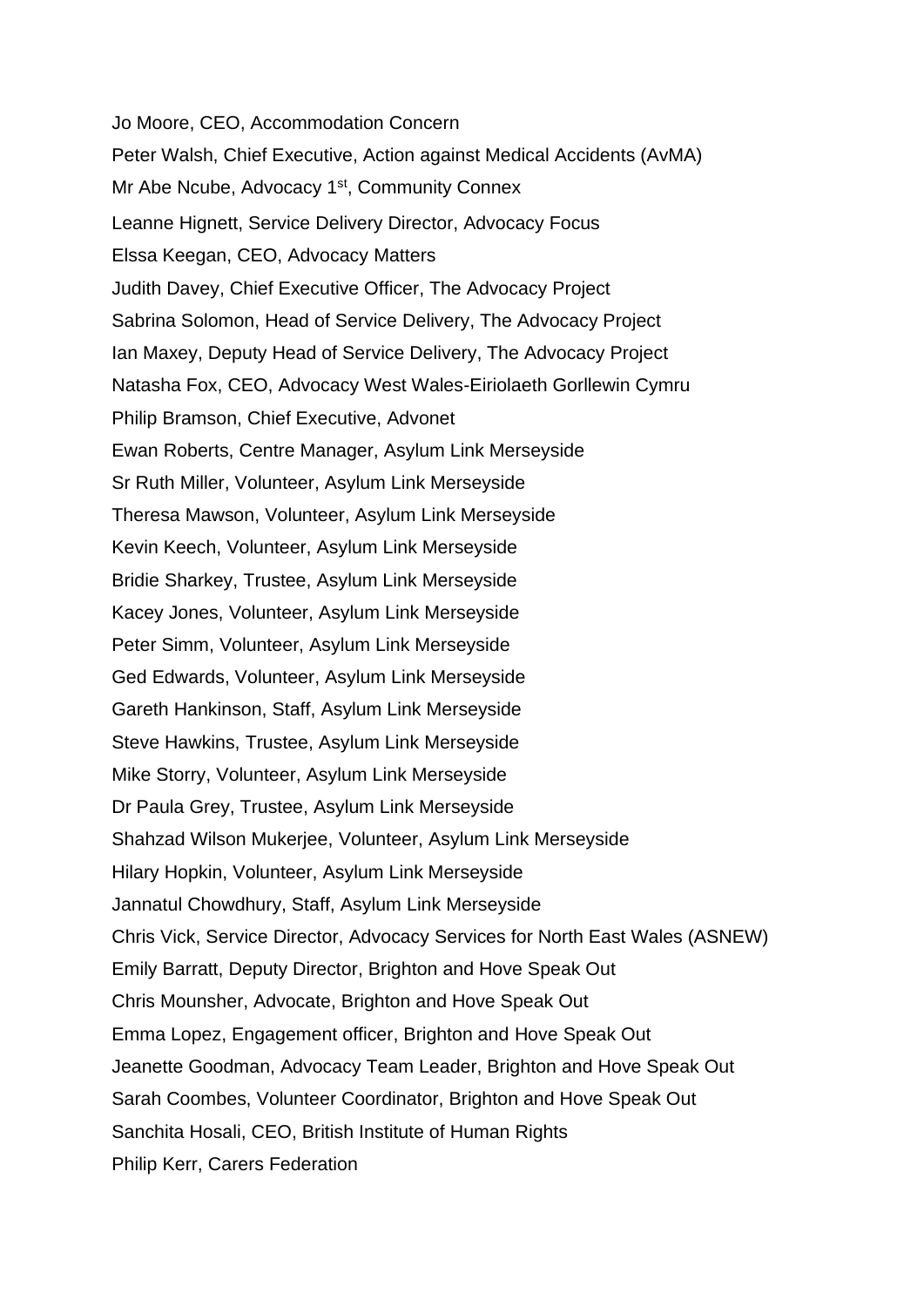Angus Claydon, Director of Operations, The Care Forum

Kevin Peltonen-Messenger, CEO, The Care Forum

Michèle Stokes, Chief Executive Officer, Carers in Hertfordshire

Roma Mills, Policy and Engagement Manager, Carers in Hertfordshire

Colin Ling CEO, Chinese Wellbeing

Di Burbidge Service Development Manager, Chinese Wellbeing

Jack Davey, Advice Service Lead, CHAS Bristol

Alice Tibbert, Director, CHAS Bristol

Suzi Henderson, CEO, Cloverleaf Advocacy

Cherry Pedler, Manager, Community Support Network South London (CSN)

Garrick Prayogg, Project Manager, Cultural Diversity Network

Maria Dolly Galvis Zapata, Chief Executive Officer, The Elfrida Society

Ali F. Jabeen, Operations Manager, Specialist Advocacy Services for Parents with Learning Disabilities and/or Difficulties, The Elfrida Society

Deborah Kober Specialist Advocates for Adults and Parents with Learning Disabilities and/or Learning Difficulties, The Elfrida Society

Janay Crooks, Specialist Advocates for Adults and Parents with Learning Disabilities and/or Learning Difficulties, The Elfrida Society

Nikki Chivers, Group Facilitator for Adults with Learning Disabilities, The Elfrida **Society** 

Lynne Stafford, Chief Executive, Gaddum

Ben Whalley, Head of Operations, Gaddum

Caroline Ridley CEO, Impact Initiatives

Louise Peim Operations and Contracts Manager, Impact Initiatives

Sam Grant, Head of Policy and Campaigns, Liberty

Katy Porter, CEO, Manor Gardens Welfare Trust

Saiqa Sahotra Community Advocate, Mary Seacole House

Alex Coombes Specialist Advocate, Mary Seacole House

Ben Allen Community Advocate, Mary Seacole House

Miatta Mac-Boimah Outreach Worker, Mary Seacole House

Simon Torkington Advocacy and Training Manager, Mary Seacole House

Dr Melvin Bradley, CEO, MhIST

Gillian Unsworth, CEO, Mind in Brighton and Hove

Sharn Tomlinson, Chief Executive Officer, Mind in Mid Herts